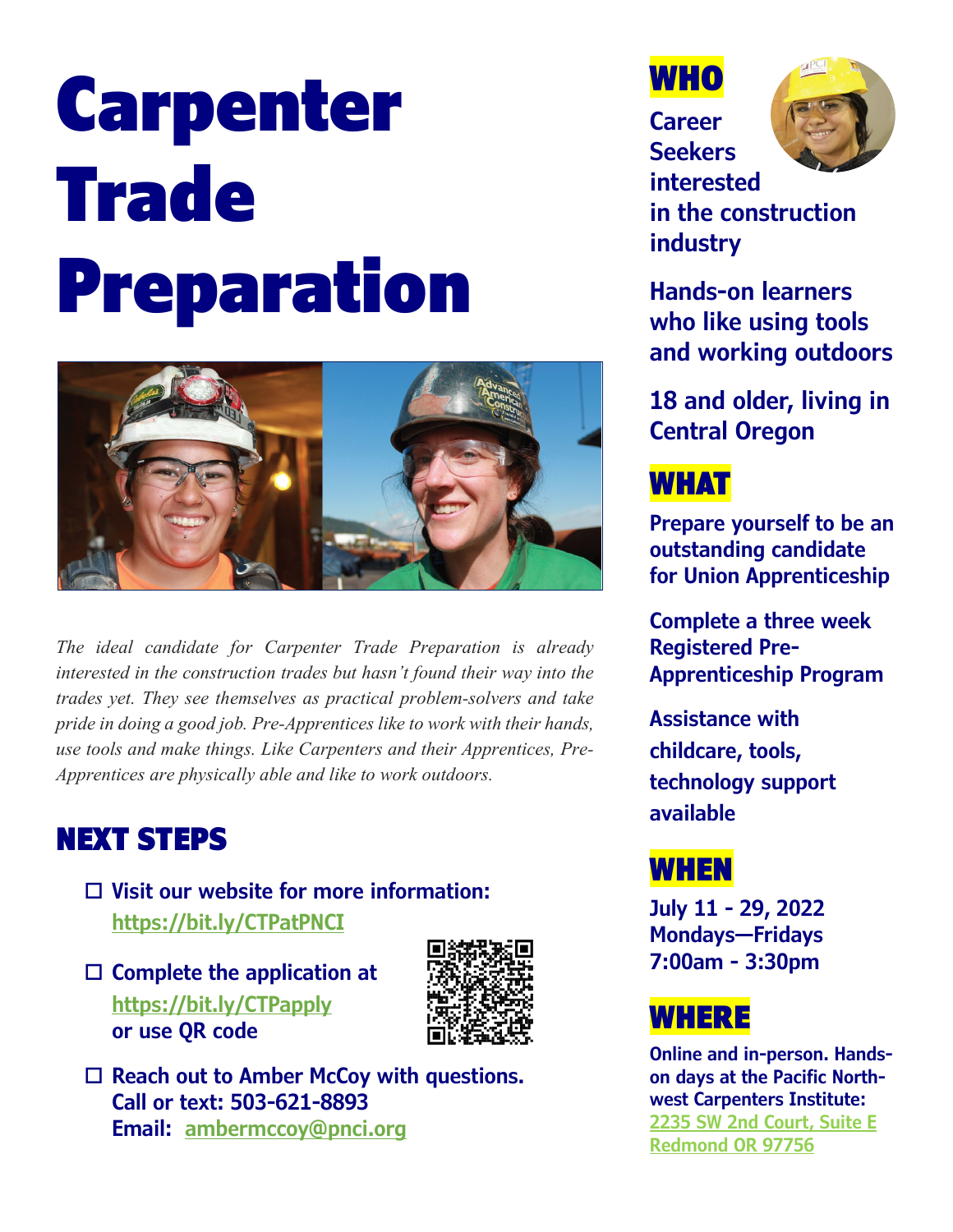#### **Registered Pre-Apprenticeship with the Pacific Northwest Carpenters Institute**

# **Carpenter Trade Preparation**

### **Class Details**

CTP classes meet Monday – Friday, 7am – 3:30pm.

Be prepared to take notes.

Bring lunch, snacks, and water.

Pre-Apprentices wear long work pants or jeans, a t-shirt with at least 4" sleeves, and 6" leather work boots. Tools, hardhats, and PPE provided. Assistance for work clothes and boots is available too.

Participants need a digital device and Wi-Fi for the days when CTP is offered online. Technology support is available.

Referrals for childcare funding and other support services are available upon request.

Successful program completers interview for a Registered Apprenticeship.



# **JULY 2022**

| <b>Sunday</b> | <b>Monday</b> | <b>Tuesday</b> | Wednesday | <b>Thursday</b> | <b>Friday</b> | <b>Saturday</b> |
|---------------|---------------|----------------|-----------|-----------------|---------------|-----------------|
| 10            | 11            | 12             | 13        | 14              | 15            | 16              |
|               | First day:    |                |           |                 |               |                 |
|               | Online        | Online         | Online    | Hands-on        | Hands-on      |                 |
| 17            | 18            | 19             | 20        | 21              | 22            | 23              |
|               |               |                |           |                 |               |                 |
|               | Online        | Online         | Online    | Hands-on        | Hands-on      |                 |
| 24            | 25            | 26             | 27        | 28              | 29            | 30              |
|               |               |                |           |                 | Last day:     |                 |
|               | Hands-on      | Hands-on       | Hands-on  | Hands-on        | Hands-on      |                 |

**Pacific Northwest Carpenters Institute | 503-287-3708 | [community.pnci.org](https://community.pnci.org/carpenters-trade-prep-pnci/)**

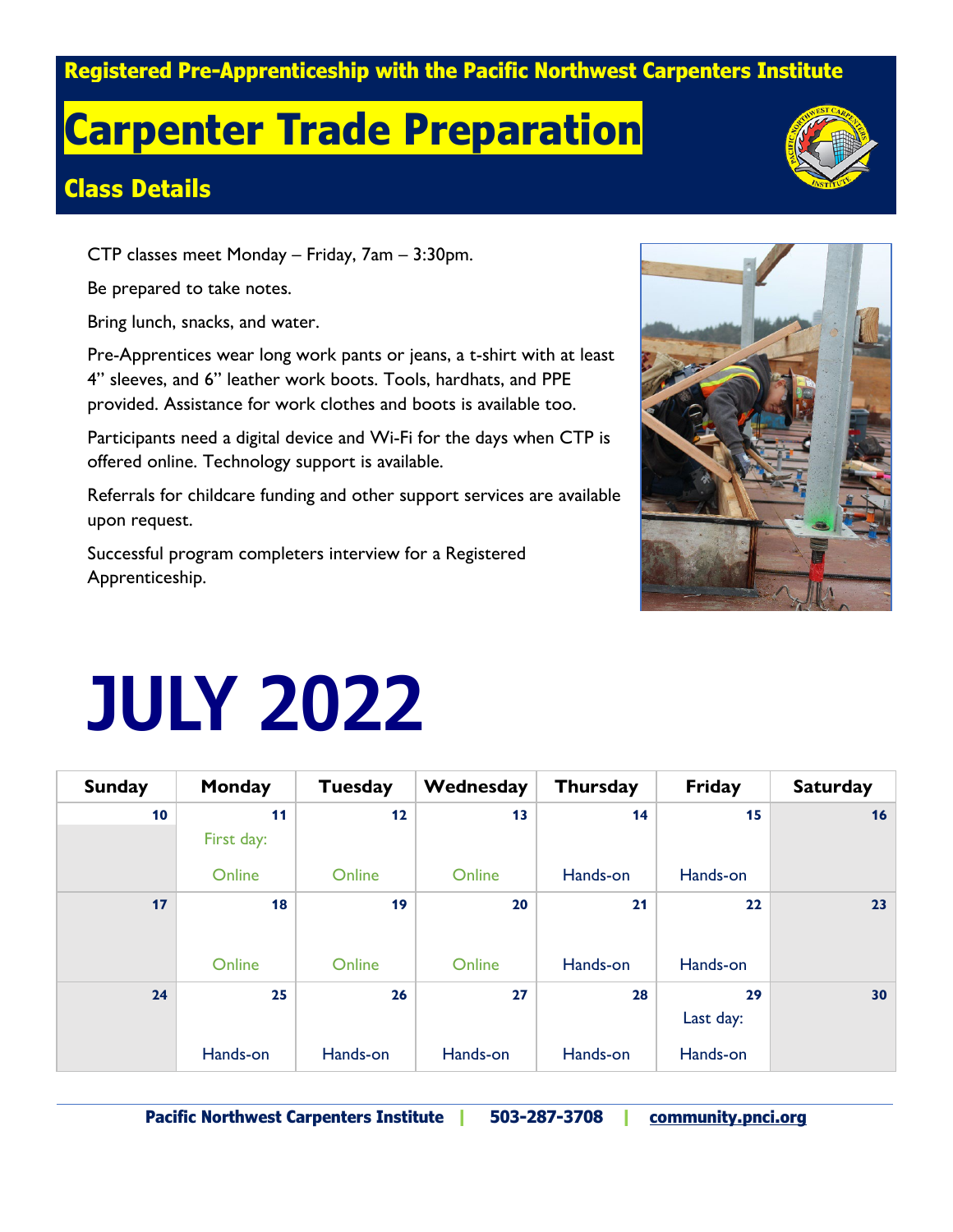## **Frequently Asked Questions**

#### **What is PNCI?**

The Pacific Northwest Carpenters Institute provides free advanced training through Pre-Apprenticeship and Apprenticeship programs in five different trades affiliated with the United Brotherhood of Carpenters & Joiners (UBC). In addition, journey-level UBC members from Oregon, SW Washington, and Southern Idaho return to PNCI for

Continuing Education classes after completing their apprenticeship. In Oregon, we have training centers in Portland, Redmond, and Tangent. Think of PNCI as "College for Carpenters."

### **What is Apprenticeship?**

An apprenticeship is a type of advanced training program that prepares you for a specific trade or occupation. It combines paid On-the-Job Training with highly relevant classroom instruction from experts in the profession. Apprenticeship is the training path into many construction trades.

PNCI is home to apprenticeship programs in five trades: Carpenters, Exterior Interior Systems, Pile Drivers, Scaffold Erectors and Millwrights. Apprenticeships at PNCI are designed as four-year "earn and learn" programs with community college credit. Some are surprised to learn that while PNCI apprentices purchase their own books, they don't pay tuition or fees for their training or college credits. PNCI apprentices join the UBC, are represented by the regional NW Carpenters Union, and become members of a Local Union affiliated with their specific trade. First term apprentices start at about \$26/hour and look forward to regularly scheduled raises during their eight terms.

### **Do I need Pre-Apprenticeship?**

Consider a Pre-Apprenticeship Training Program if you feel it will increase your knowledge and develop the skills you need to be a competitive candidate for a Registered Apprenticeship at PNCI. Without related work experience or training, you may not score as well as other applicants. PNCI's Pre-Apprenticeship program, Carpenter Trade Preparation, gives you experiences to add to your application and examples to talk about during your interview for a Registered Apprenticeship. Successful CTP graduates earn their instructor's recommendation and are granted an interview, even when the apprenticeship is not accepting applications from the public.

Over the three-week experience you learn about safety, blueprints,

measurement techniques, construction industry culture, the Union Carpenters place within the industry, and practice using tools. You will understand the five apprenticeship programs at PNCI and be able to identify which is the best match for your interests and aptitude.